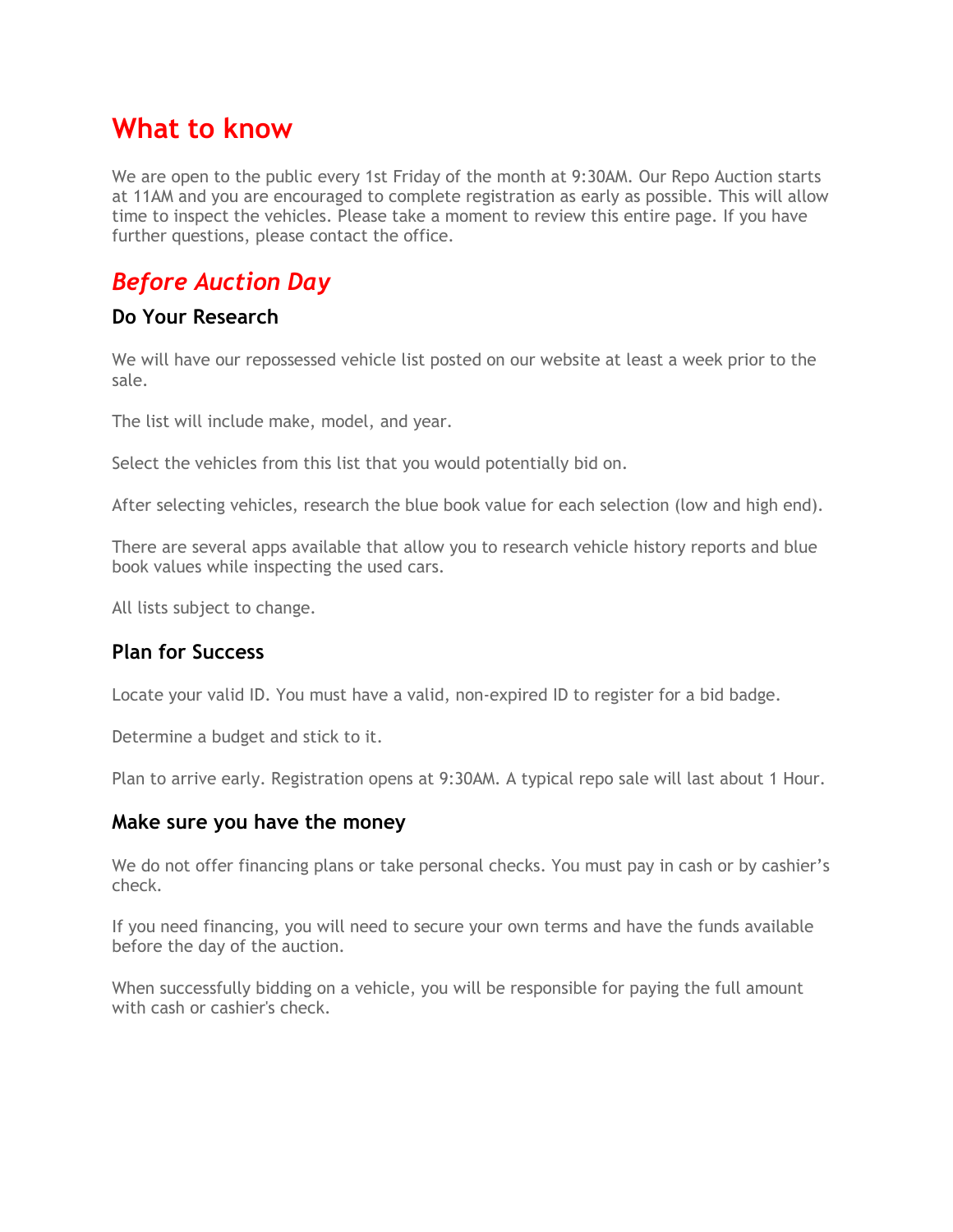## *Auction Day*

### **Get Registered**

You will need to register in order to receive a bid badge. You are allowed one guest per bid badge.

Each bid badge will require a \$300 cash deposit that will go towards the purchase price of the vehicle.

If you do not purchase a vehicle, your deposit is returned to you.

If you successfully bid on a vehicle that you cannot pay for, you forfeit your \$300 deposit.

If you plan on purchasing multiple vehicles, you need to register for multiple bid badges.

### **Inspect the Vehicles**

After you have received a bid badge you will gain access to the auction lot.

You are encouraged to visually inspect the vehicles.

Walk completely around the vehicle and look for unacceptable damages.

Open the vehicle and inspect the interior.

Open the hood to inspect the engine.

Inspect the color of the vehicle.

You are not allowed to test drive the vehicles. Vehicles will be driven through the auction floor

### **Bid on a Vehicle**

Only the person who is registered for the bid badge may place a bid on a vehicle.

Display your bid badge on a visible part of your body.

The auctioneer will not accept a bid if they cannot see your bid badge.

Listen carefully for mechanical announcements and make sure that you are bidding on the correct vehicle.

If you successfully bid on a vehicle, you need to take your bid badge to the auction block clerk, sign the sales ticket, and receive a pink buyers order.

If you successfully bid on a vehicle, you are obligated to purchase that vehicle.